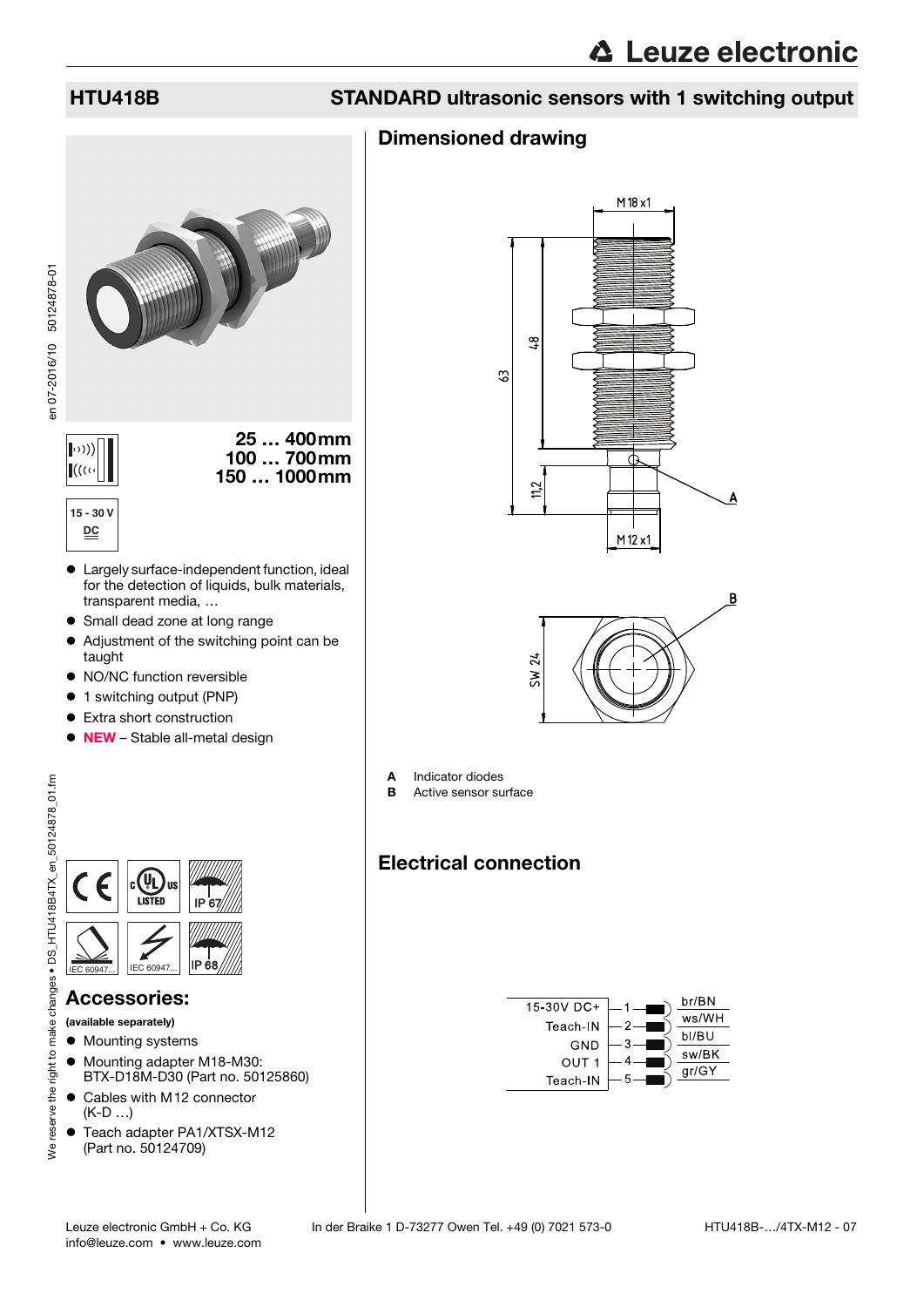Diagrams HTU418B-400/…-M12

y2

Typ. response behavior (plate 20x20mm)

-50  $\overline{0}$ 50 100 150

E sound cone

### HTU418B

### **Specifications**

#### Timing

Switching frequency 7Hz 8Hz 8Hz Response time 71ms 62ms 62ms Delay before start-up

#### Electrical data

Operating voltage  $\mathsf{U_{B}}^{\mathsf{6}}$ Residual ripple  $\pm 10\%$  of U<sub>B</sub> Open-circuit current ≤ 50mA<br>Switching output 1 x PNP Switching output 1 x PNP transistor Function NO contact, reversible Output current max. 150mA Switching range adjustment

Changeover NO/NC 7)

## **Indicators**<br>Yellow LED

## **Mechanical data**<br>Housing

Weight 50g<br>Ultrasonic transducer biezoceramic 8) Ultrasonic transducer<br>Connection type Fitting position

#### Environmental data

Ambient temperature (operation/storage) Protective circuit VDE safety class III<br>Degree of protection IP 67 and IP 68 Standards applied EN 60947-5-2<br>Certifications UL 508, C22.2

1) At  $20^{\circ}$ C<br>2) Target:

2) Target: plate  $20$ mm x  $20$ mm<br>3) Target: plate  $100$ mm x  $100$ m

3) Target: plate 100mm x 100mm

4) Target: plate 100mm x 100mm<br>5) Of full scale value

5) Of full scale value<br>6) For UL application

For UL applications: for use in class 2 circuits according to NEC only

7) Not applicable for Type HTU418B-1000 / 4TX-M12P2 (50130241)

- 8) The ceramic material of the ultrasonic transducer contains lead zirconium titanate (PZT)<br>9)  $1 =$ short-circuit and overload protection  $2 =$ polarity reversal protection  $3 =$ wire break and
- 1=short-circuit and overload protection, 2=polarity reversal protection, 3=wire break and inductive protection 10)These proximity switches shall be used with UL Listed Cable assemblies rated 30V, 0.5A min,

in the field installation, or equivalent (categories: CYJV/CYJV7 or PVVA/PVVA7) 11)Ambient temperature 85°C. Use same supply source for all circuits.

### Remarks

#### **Operate in accordance with intended use!**

 $\ddot{\phi}$  This product is not a safety sensor and is not intended as personnel protection.

 $\ddot{\mathfrak{B}}$  The product may only be put into operation by competent persons.

 $\ddot{\mathbb{Q}}$  Only use the product in accordance with the intended use.

| <b>Ultrasonic specifications</b> | HTU418B-400/4TX                         | HTU418B-700/4TX               | HTU418B-1000/4TX             |
|----------------------------------|-----------------------------------------|-------------------------------|------------------------------|
| Scanning range 1)                | $25400$ mm <sup>2)</sup>                | 100  700 mm $^{3)}$           | 150  1000mm $4$ )            |
| Adjustment range                 | 25  400mm                               | 100  700mm                    | 150  1000mm                  |
| Ultrasonic frequency             | 310 <sub>kHz</sub>                      | 200 kHz                       | 200kHz                       |
| Typ. opening angle               | $9^{\circ}$                             | 16°                           | 16°                          |
| Resolution                       | 1 mm                                    | 1 mm                          | 1 mm                         |
| Direction of beam                | axial                                   | axial                         | axial                        |
| Reproducibility                  | $\pm$ 0.15% <sup>1)</sup> <sup>5)</sup> | $\pm$ 0.15 % <sup>1) 5)</sup> | $\pm$ 0.15% <sup>1) 5)</sup> |
| Switching hysteresis             | $5 \text{mm}$ <sup>1)</sup>             | $10 \,\mathrm{mm}$ 1)         | $10mm$ <sup>1)</sup>         |
| Temperature drift                | $0.17\%$ /K                             | $0.17\%$ /K                   | $0.17\%$ /K                  |
| Timina                           |                                         |                               |                              |

15 ... 30V DC (incl.  $\pm$  10% residual ripple)<br> $\pm$  10% of U<sub>R</sub> max: 150mA<br>teach-in (Pin 2):<br>for OUT1: connected to GND for 2 ... 7s teach-in (pin 2): for OUT1: connected to  $U_B$  for 2 ... 7s

Yellow LED <br>
Yellow LED, flashing 
Yellow LED, flashing<br>
teach-in / teaching error Yellow LED, flashing teach-in / teaching error<br>Green LED object within scanning rate coden my redening ener-

> all-metal brass, nickel-plated<br>50q M12 connector, 5-pin<br>any

-25°C … +70°C/-30°C … +85°C

 $1, 2, 3$ UL 508, C22.2 No.14-13 6) 10) 11) 150 ... 1000mm <sup>4)</sup><br>150 ... 1000mm  $\pm 0.15\%$  <sup>1) 5)</sup><br>10mm <sup>1)</sup>





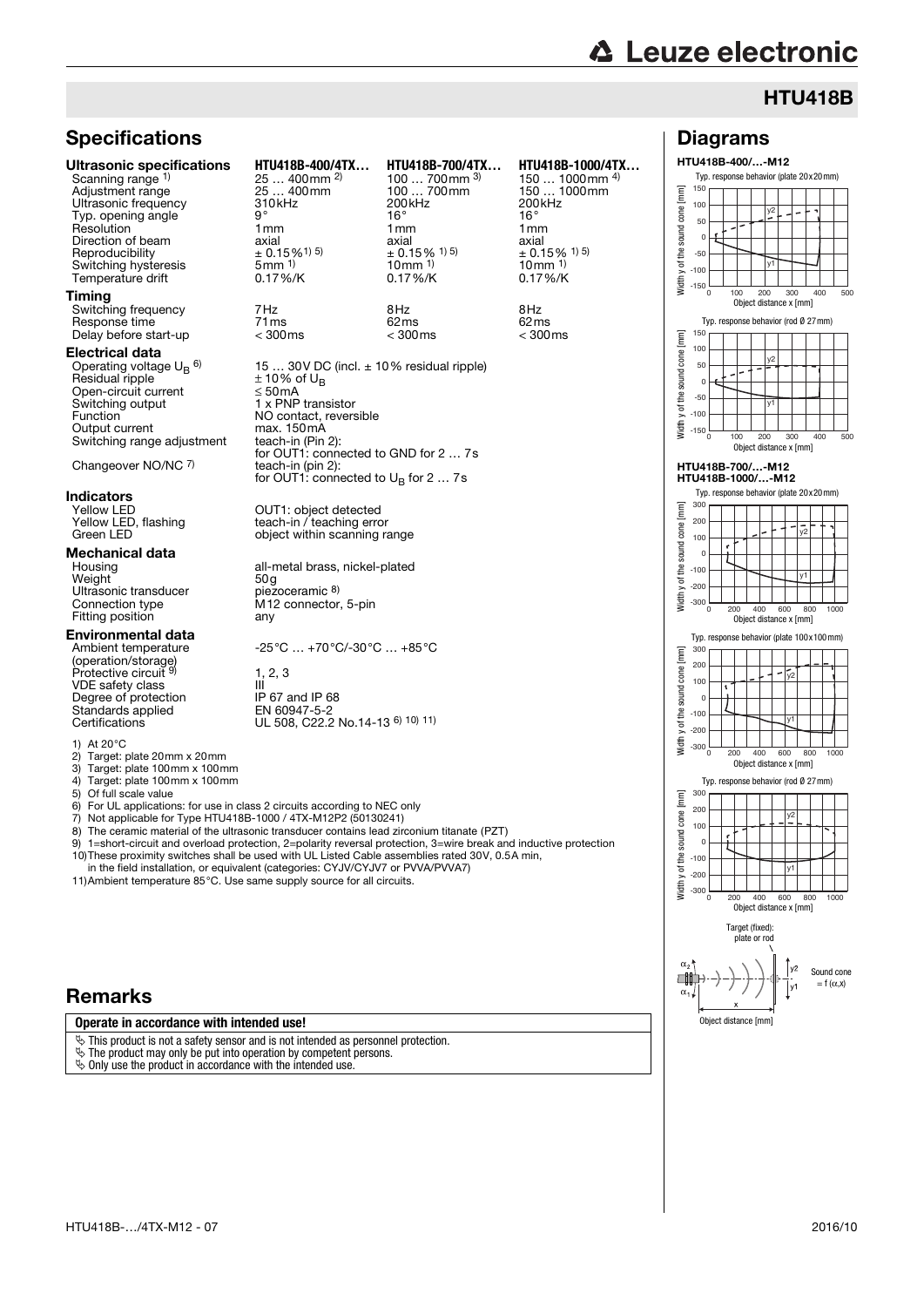### HTU418B STANDARD ultrasonic sensors with 1 switching output

### Part number code

### **H T U 4 1 8 B - 1 0 0 0 . X 3 / 4 T X - M1 2 P x**

|               | <b>Operating principle</b>                                         |  |
|---------------|--------------------------------------------------------------------|--|
| <b>HTU</b>    | Ultrasonic sensor, scanning principle, with background suppression |  |
| <b>DMU</b>    | Ultrasonic sensor, distance measurement                            |  |
|               |                                                                    |  |
| <b>Series</b> |                                                                    |  |
| 418B          | 418B Series, cylindrical M18 construction                          |  |
|               |                                                                    |  |
|               | Scanning range in mm                                               |  |
| 400           | 25400                                                              |  |
| 700           | 100700                                                             |  |
| 1000          | 1501000                                                            |  |
|               |                                                                    |  |
|               | <b>Equipment (optional)</b>                                        |  |
| $\pmb{\chi}$  | "Advanced" design                                                  |  |
| 3             | Teach button on the sensor                                         |  |
|               |                                                                    |  |
|               | Pin assignment of connector pin 4 / black cable wire (OUT1)        |  |
| 4             | PNP output, NO contact preset                                      |  |
| P             | PNP output, NC contact preset                                      |  |
| L             | IO-Link communication or push-pull (SIO)                           |  |
|               |                                                                    |  |
|               | Pin assignment of connector pin 2 / white cable wire (Teach-IN)    |  |
| T             | teach input                                                        |  |
|               |                                                                    |  |
|               | Pin assignment of connector pin 5 / gray cable wire (OUT2)         |  |
| 4             | PNP output, NO contact preset                                      |  |
| P             | PNP output, NC contact preset                                      |  |
| V             | Analog voltage output 1  10V                                       |  |
| C             | Analog current output 4  20 mA                                     |  |
| X             | Connection not assigned (n. c.- not connected)                     |  |
|               | <b>Connection technology</b>                                       |  |
| M12           | M12 connector, 5-pin                                               |  |
|               |                                                                    |  |
|               | <b>Special devices</b>                                             |  |

**Px** Special device version  $x = 1 ... 9$ **free** Standard device

### Order guide

The sensors listed here are preferred types; current information at www.leuze.com.

|                       | <b>Designation</b>     | Part no. | <b>Remark</b>                      |
|-----------------------|------------------------|----------|------------------------------------|
| <b>Scanning range</b> |                        |          |                                    |
| 25  400 mm            | HTU418B-400/4TX-M12    | 50124269 |                                    |
| $100700$ mm           | HTU418B-700/4TX-M12    | 50131020 |                                    |
| 150  1000mm           | HTU418B-1000/4TX-M12   | 50124270 |                                    |
| 150  1000mm           | HTU418B-1000/4TX-M12P2 | 50130241 | customer specific parameterization |